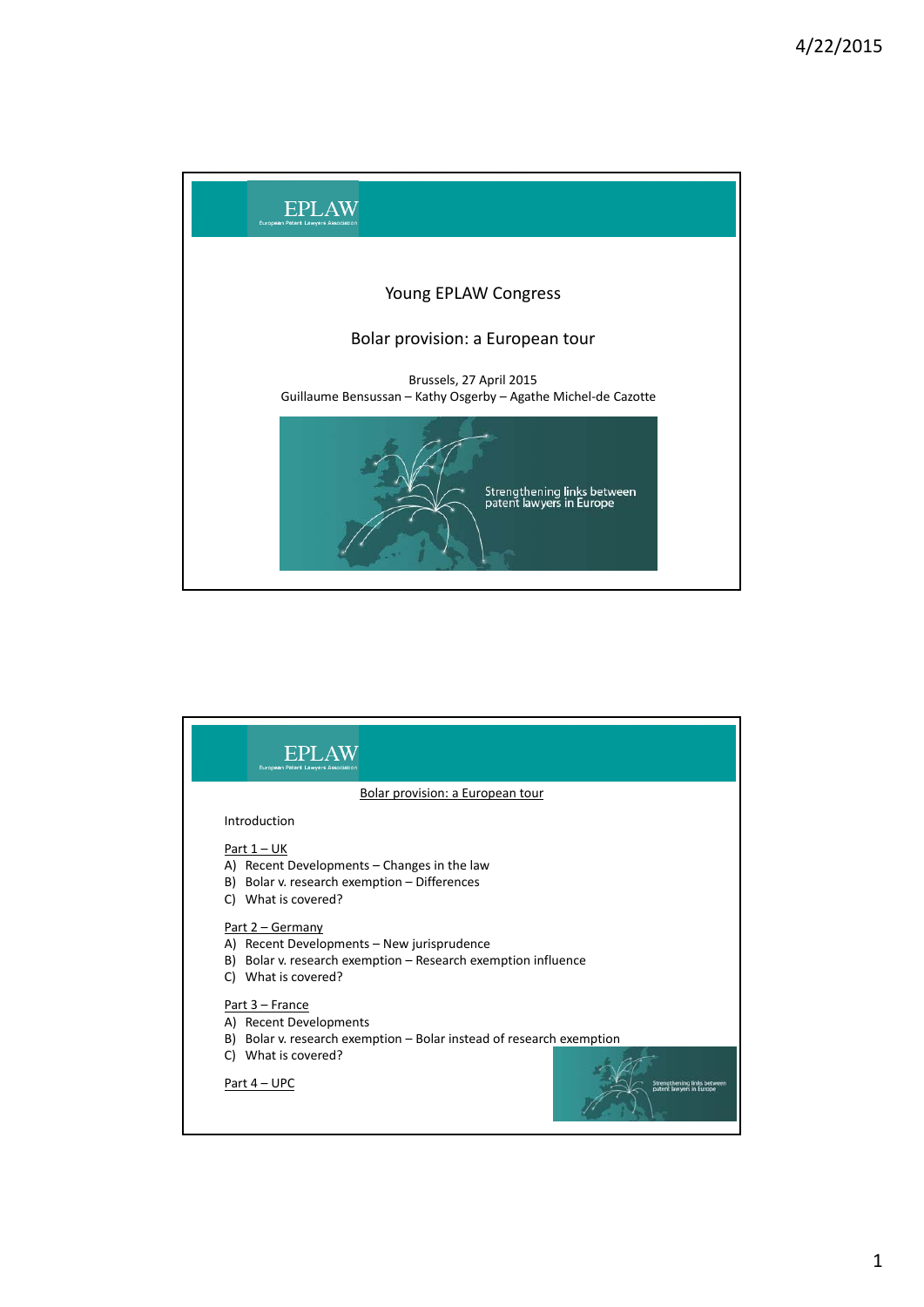

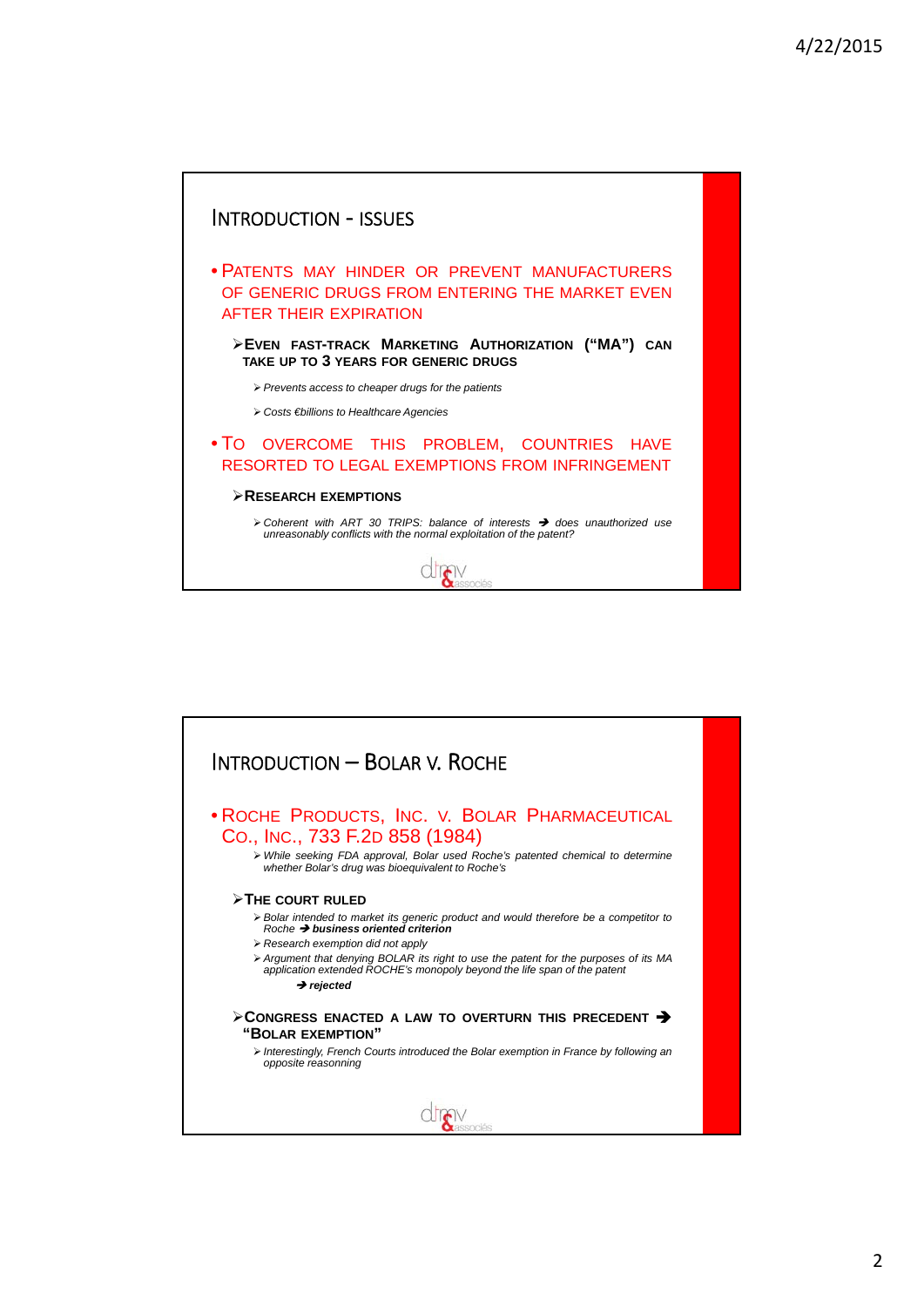

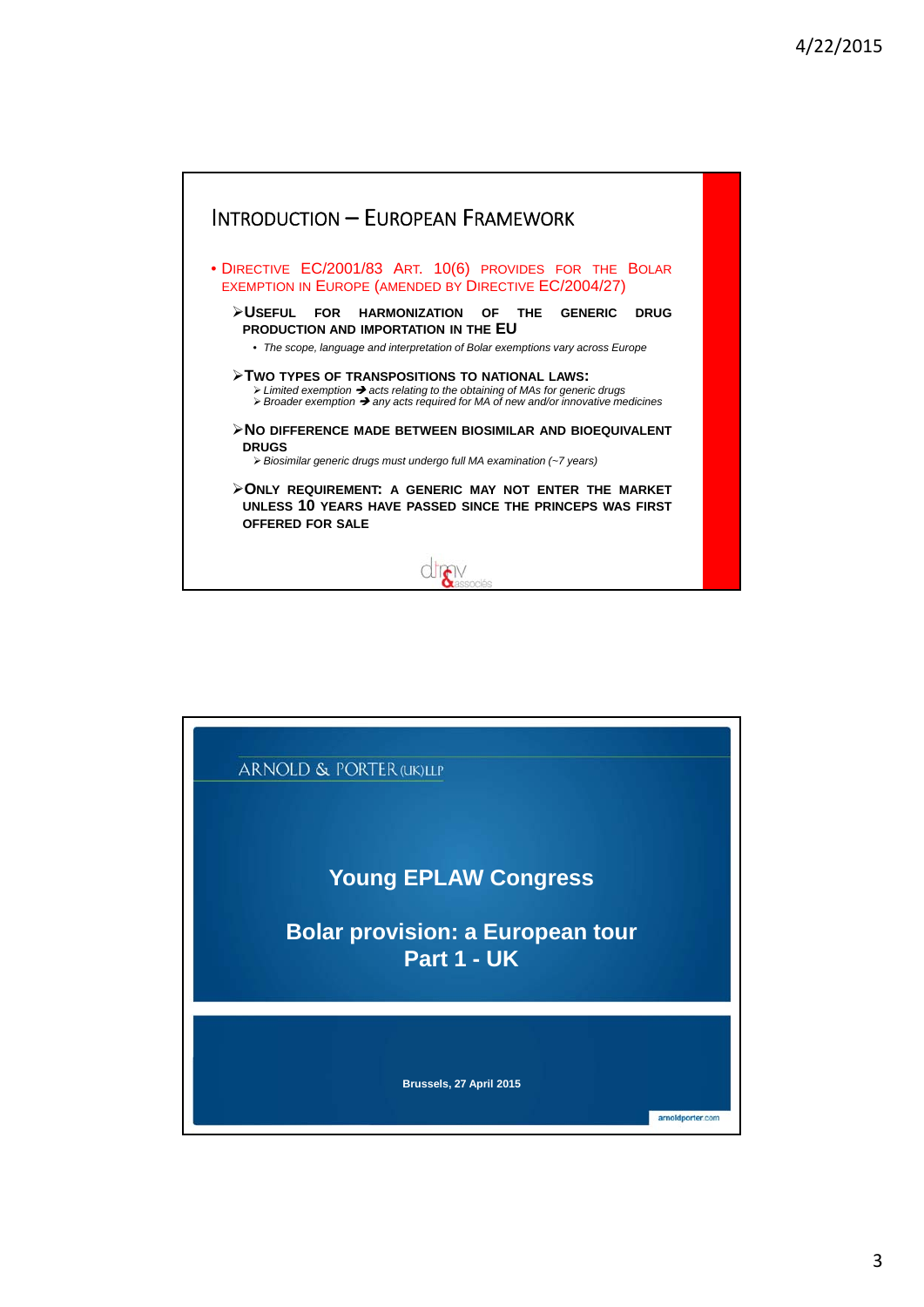

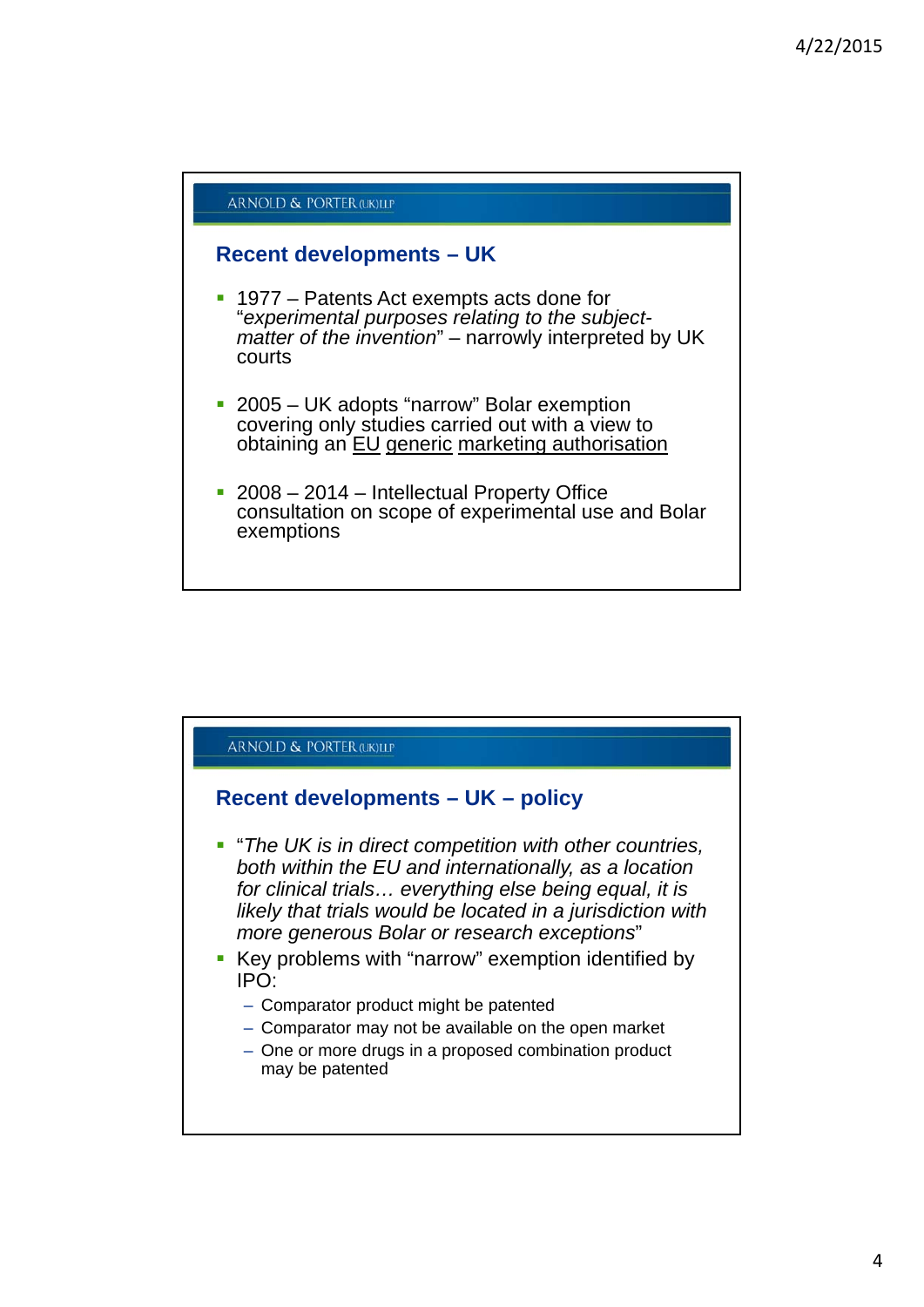## **ARNOLD & PORTER (LIK) LLP**

## **Recent developments – UK – new exemption**

## From 1 October 2014:

(6D) For the purposes of subsection (5)(b) [the existing exemption for experimental use], **anything done in or for the purposes** of a **medicinal product assessment** which would otherwise constitute an infringement of a patent for an invention is to be **regarded as done for experimental purposes relating to the subjectmatter of the invention.**

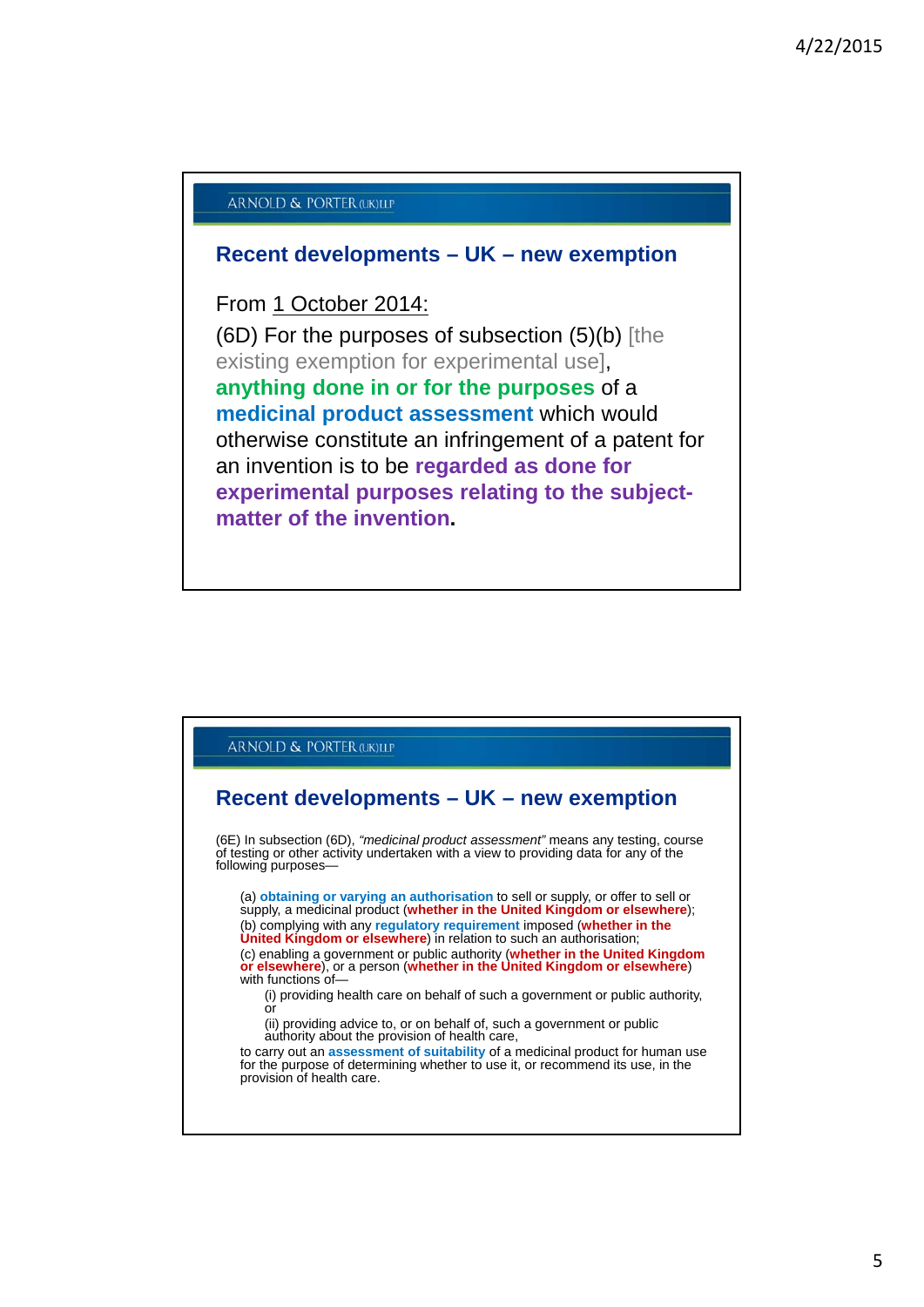

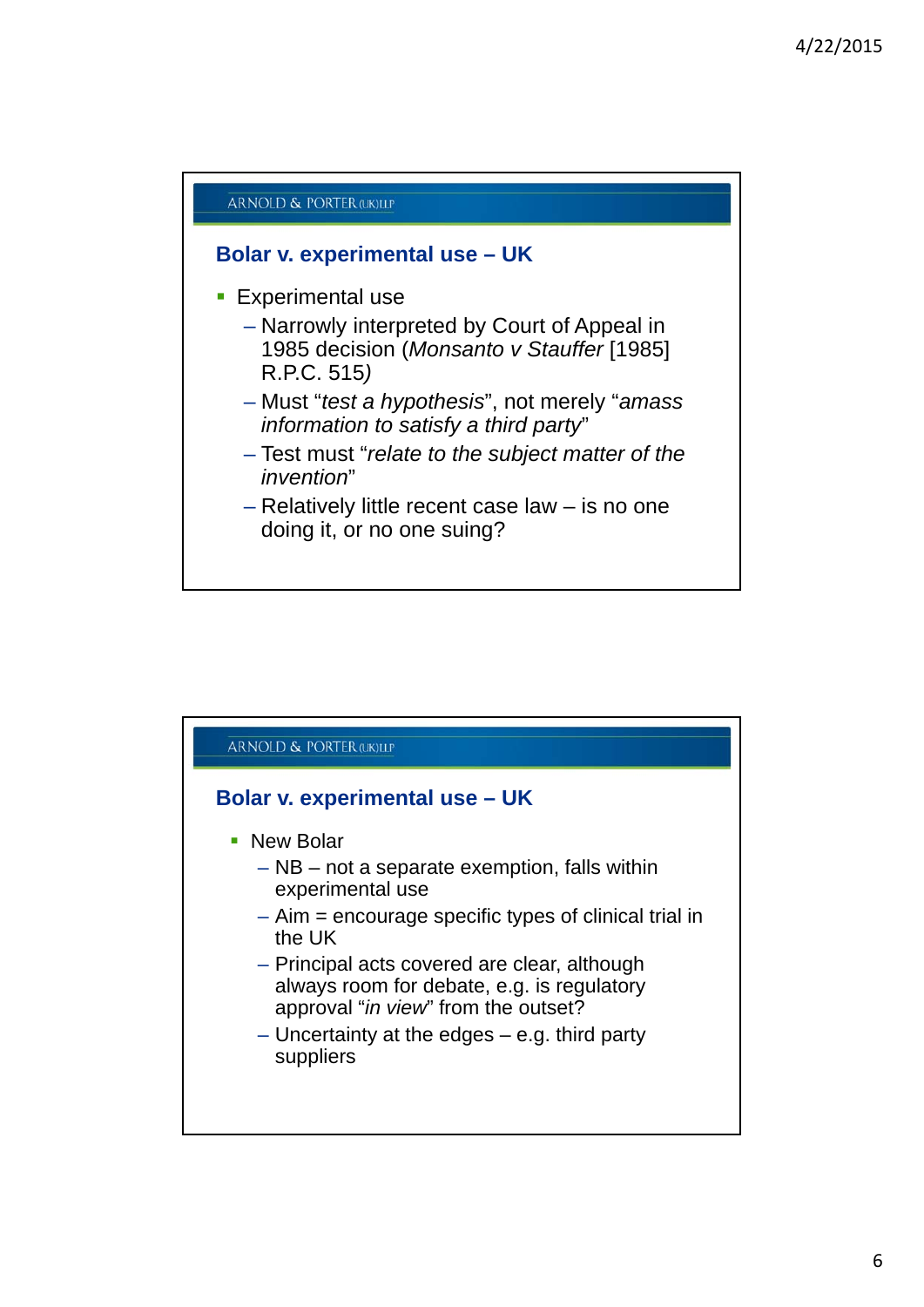| ARNOLD & PORTER (UK)LLP                                                           |                                                                                                                                             |  |  |
|-----------------------------------------------------------------------------------|---------------------------------------------------------------------------------------------------------------------------------------------|--|--|
| What is covered – UK                                                              |                                                                                                                                             |  |  |
| <b>Act</b>                                                                        | <b>Permitted under UK law?</b>                                                                                                              |  |  |
| Study to generate data for generic MA or<br>health technology assessment          | <b>YES</b>                                                                                                                                  |  |  |
| Study to generate data for <i>innovator</i> MA or<br>health technology assessment | <b>YES</b>                                                                                                                                  |  |  |
| Study comparing new drug to patented<br>comparator                                | YES, if carried out with a view to<br>submitting data to a regulatory body<br>Possibly also experimental use,<br>depending on circumstances |  |  |
| Incidental use of a "research tool"                                               | <b>UNCLEAR</b>                                                                                                                              |  |  |
| Third party manufacturer supplying product<br>for use in trials                   | <b>UNCLEAR</b>                                                                                                                              |  |  |

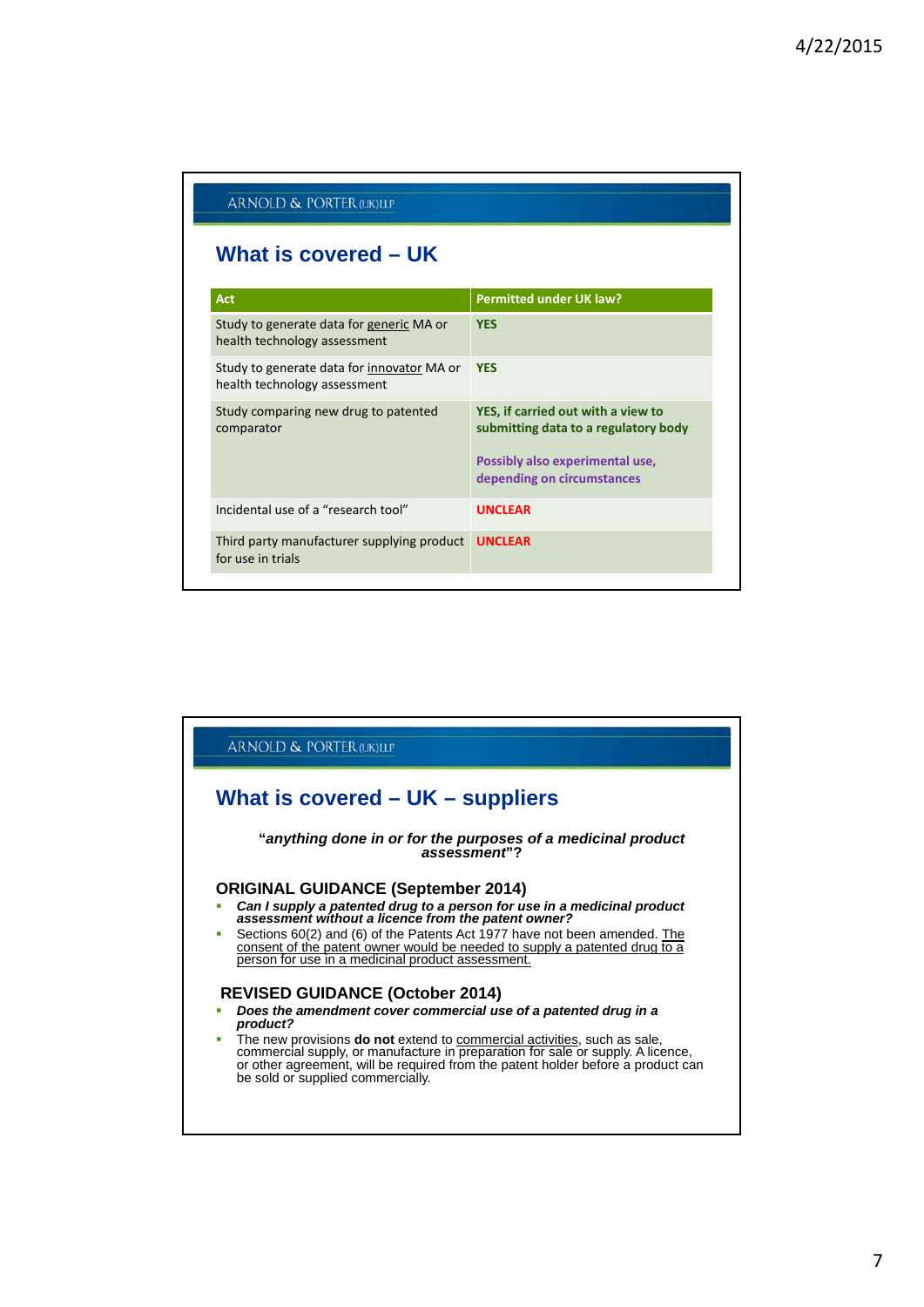

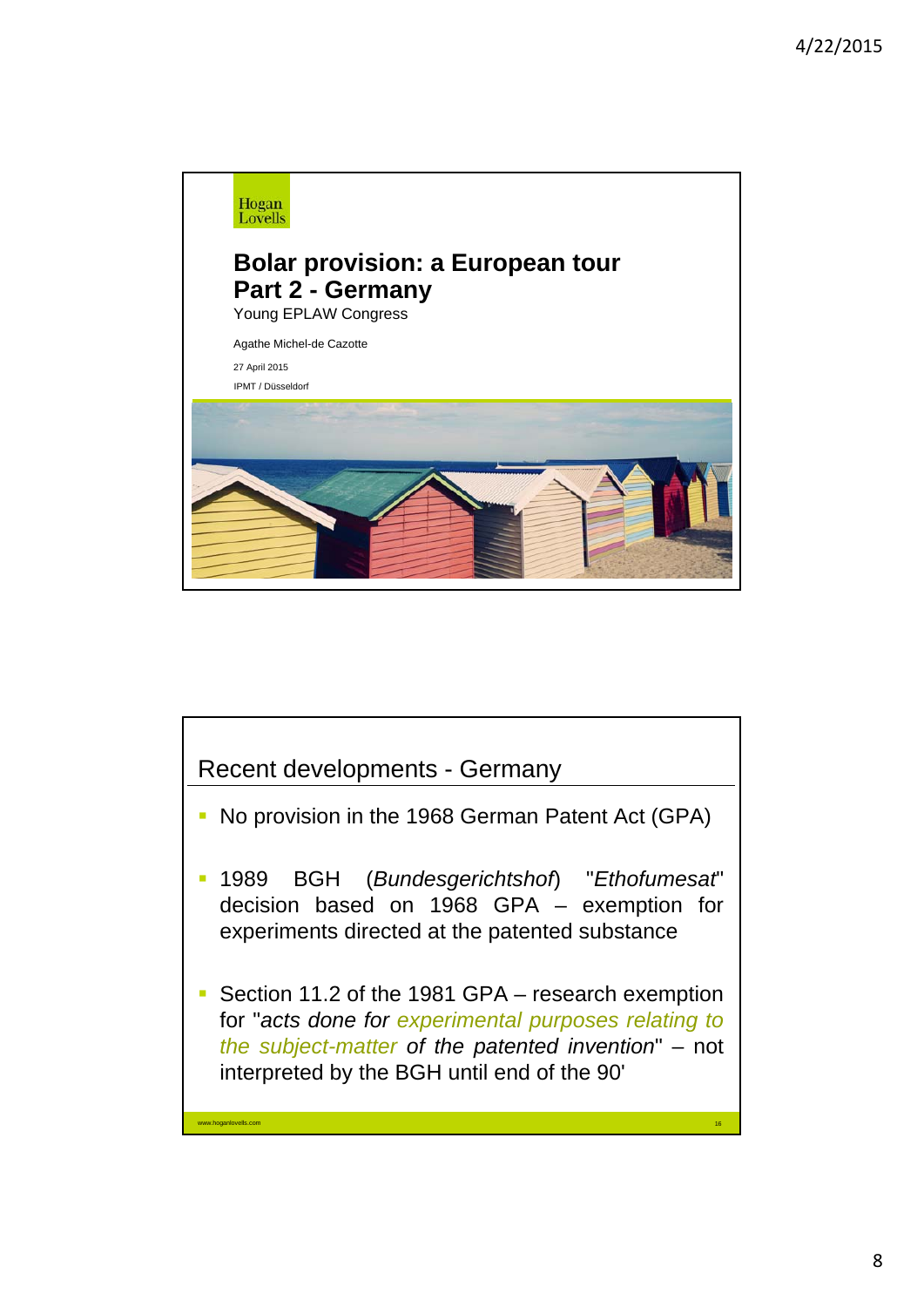17



www.hoganlovells.com

- 1995 BGH "Clinical Trials I" ("*Klinische Studien I*") research exemption for experiments having the purpose of finding a new indication for the patented substance
- 1997 BGH "Clinical Trials II" ("*Klinische Studien II*") – purpose is rather to gather new scientific information through the experiments
- Section 11.2b) GPA: "broad" Bolar exemption since 2005

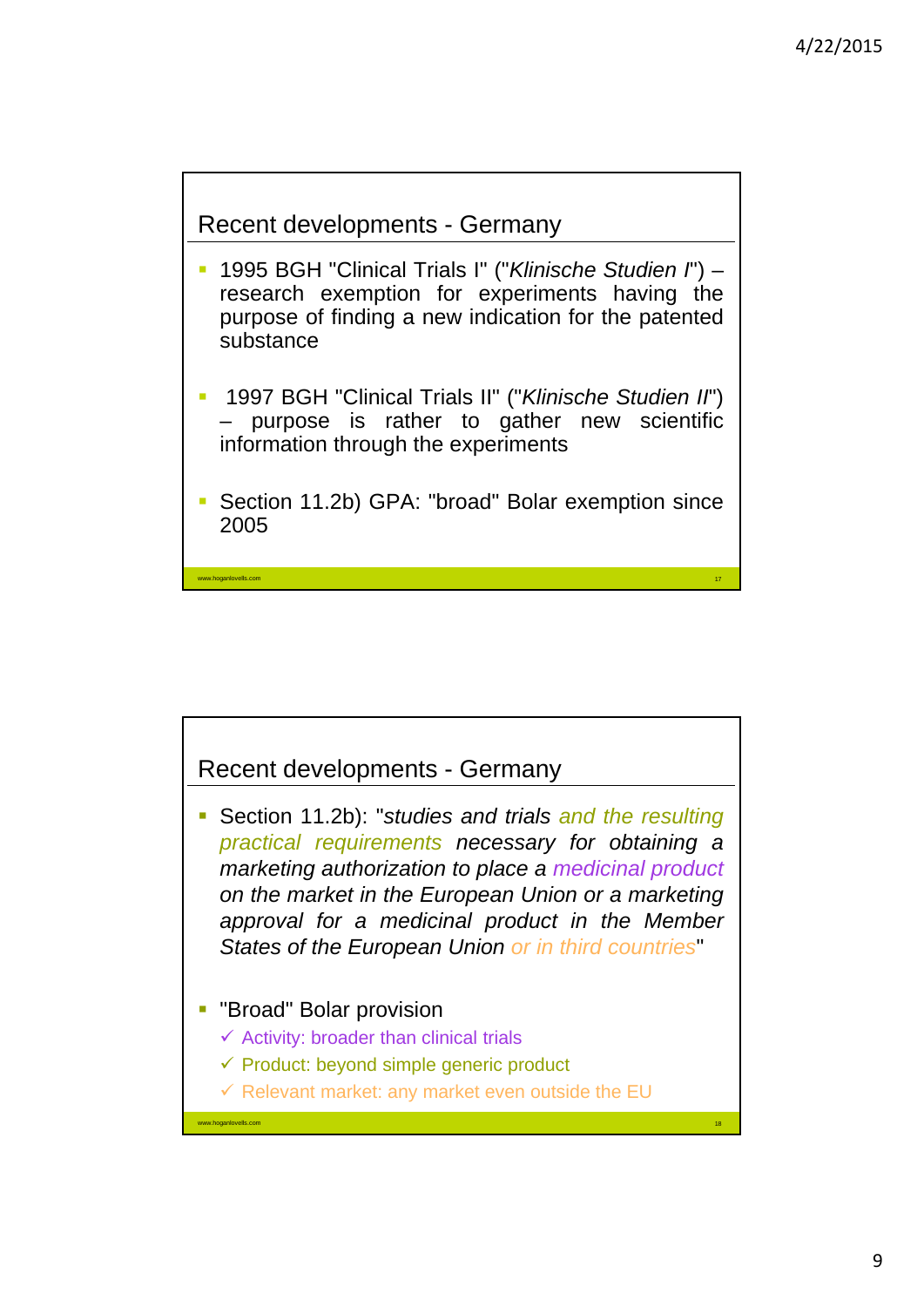

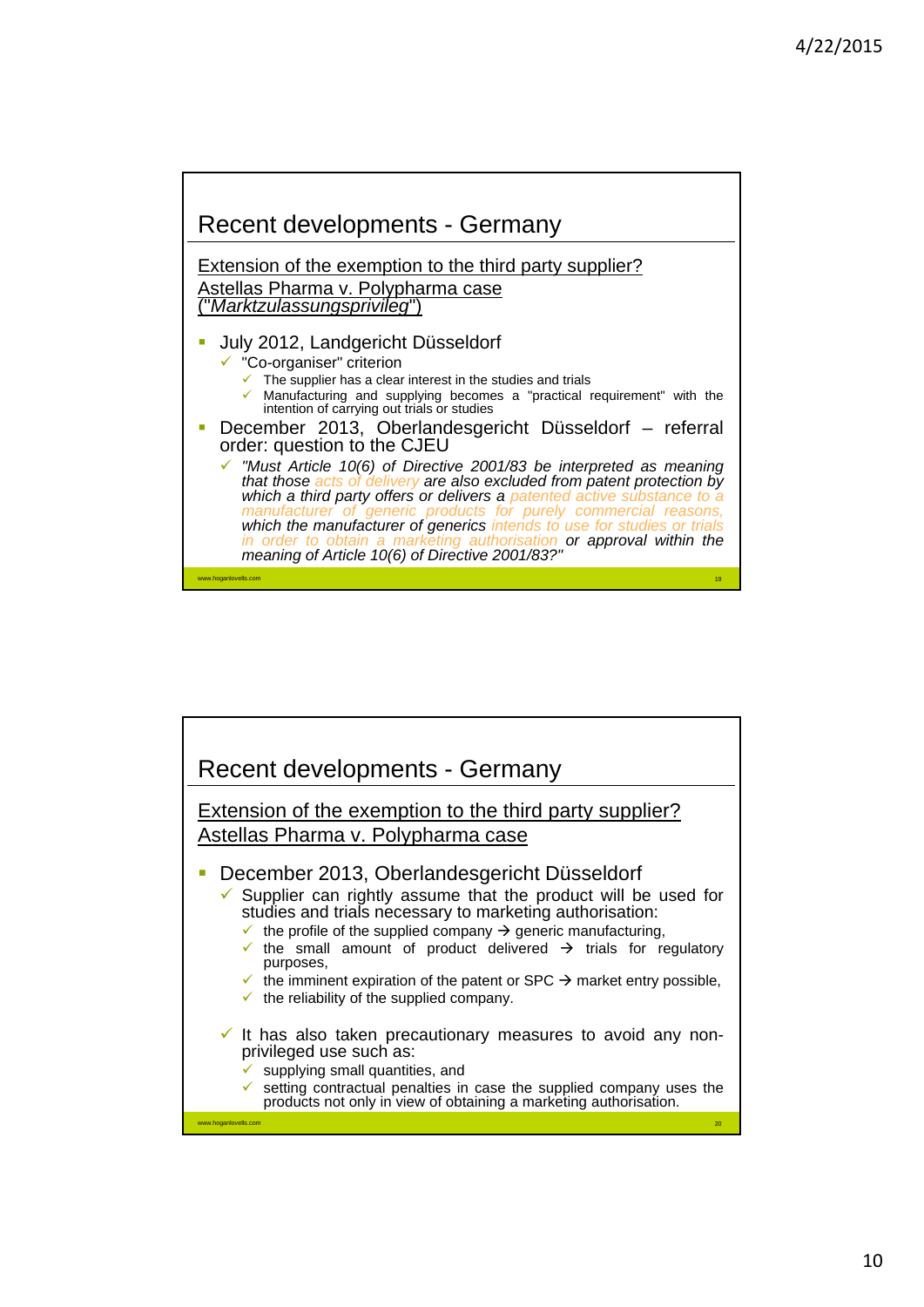

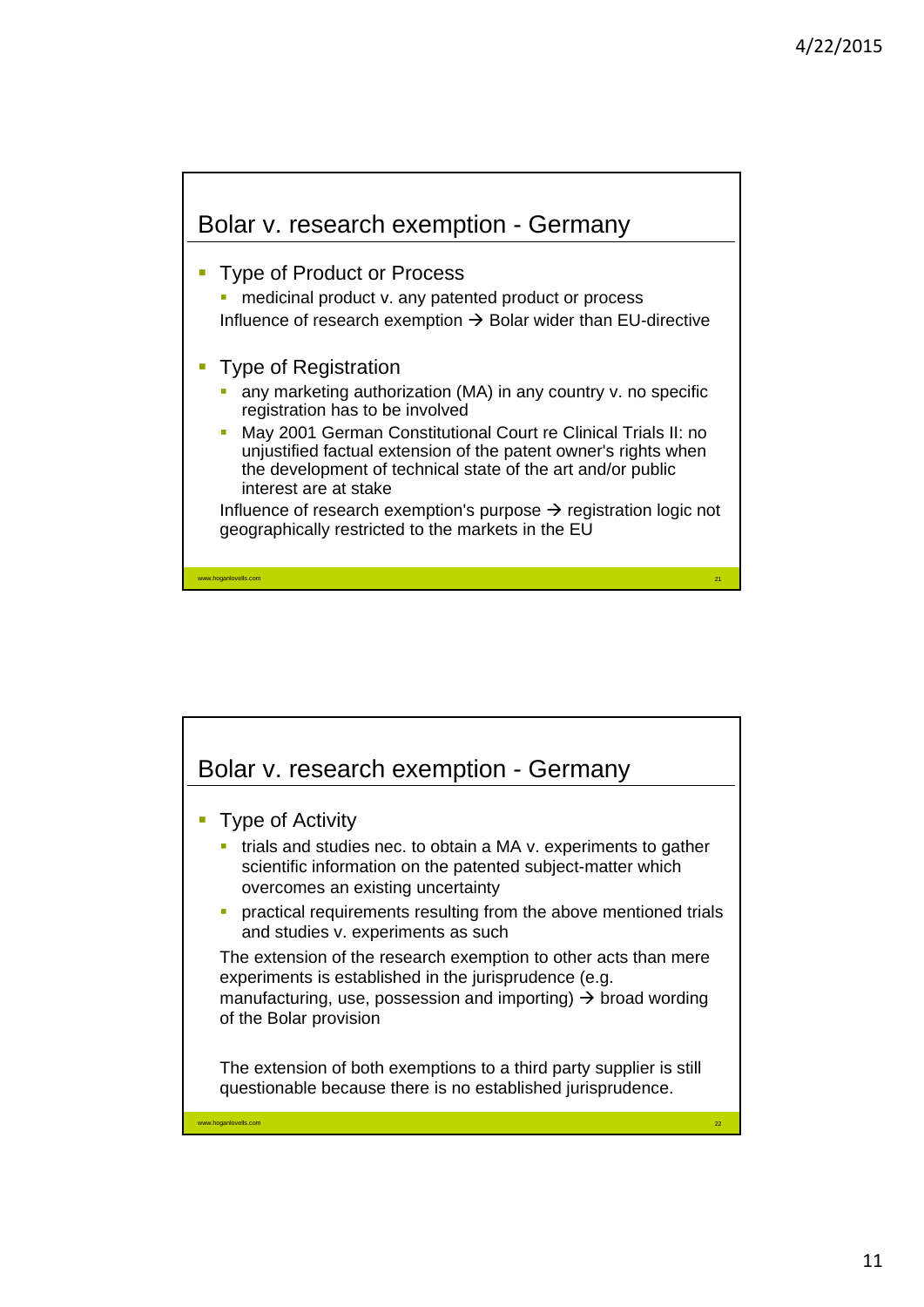| <b>Act</b>                                                                 | <b>Permitted under German law?</b>                                                                                                             |
|----------------------------------------------------------------------------|------------------------------------------------------------------------------------------------------------------------------------------------|
| Study to generate data for generic MA<br>or health technology assessment   | <b>YES</b>                                                                                                                                     |
| Study to generate data for innovator MA<br>or health technology assessment | <b>YES</b>                                                                                                                                     |
| Study comparing new drug to patented<br>comparator                         | YES, if carried out with a view to<br>submitting data to a regulatory<br>body<br>Possibly also experimental use,<br>depending on circumstances |
| Incidental use of a "research tool"                                        | Not if the info gathered does not<br>relate to the tool                                                                                        |
| Third party manufacturer supplying<br>product for use in trials            | <b>Possibly yes if the German courts</b><br>follow OLG Düsseldorf                                                                              |
| www.hoganlovells.com                                                       |                                                                                                                                                |

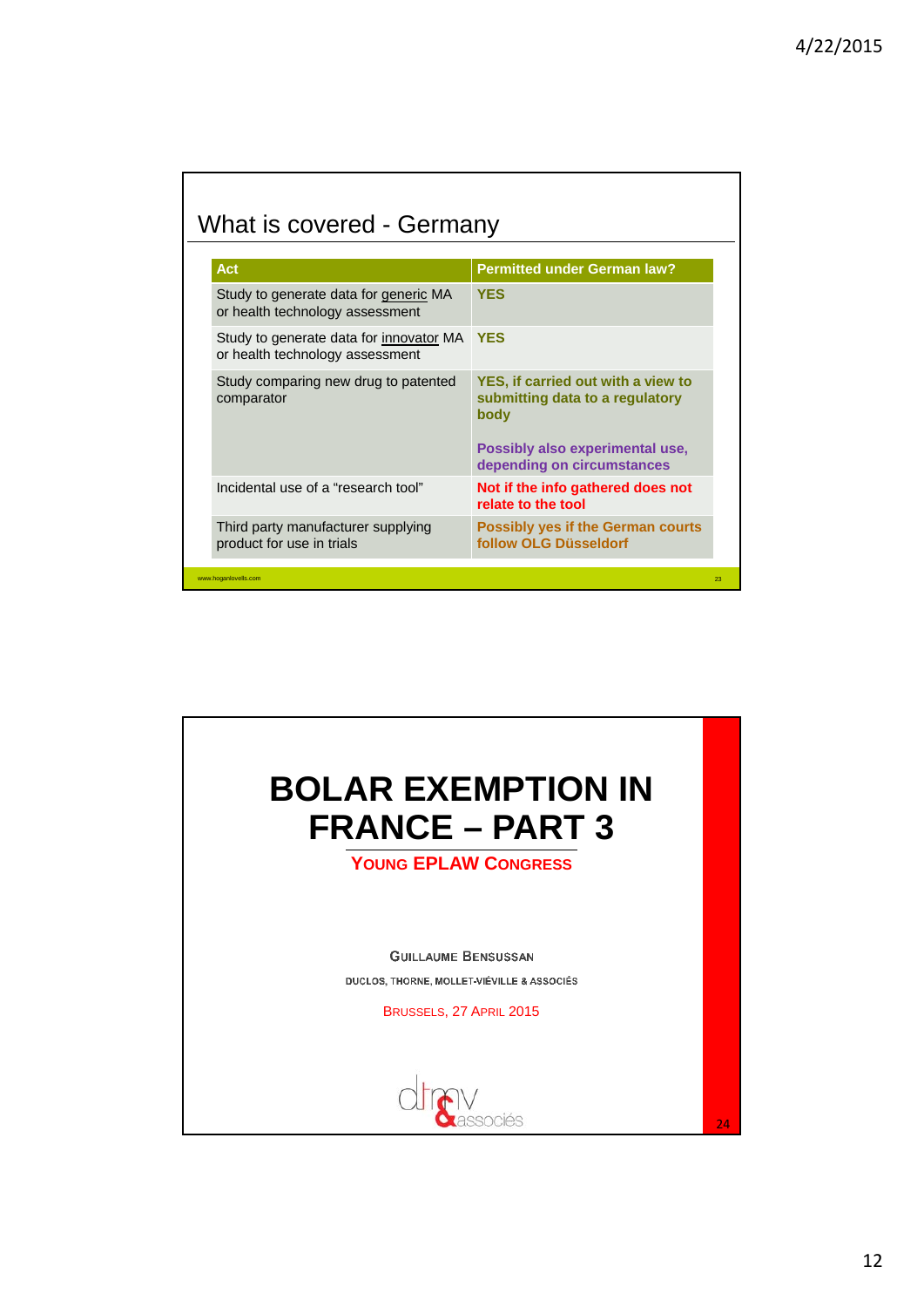

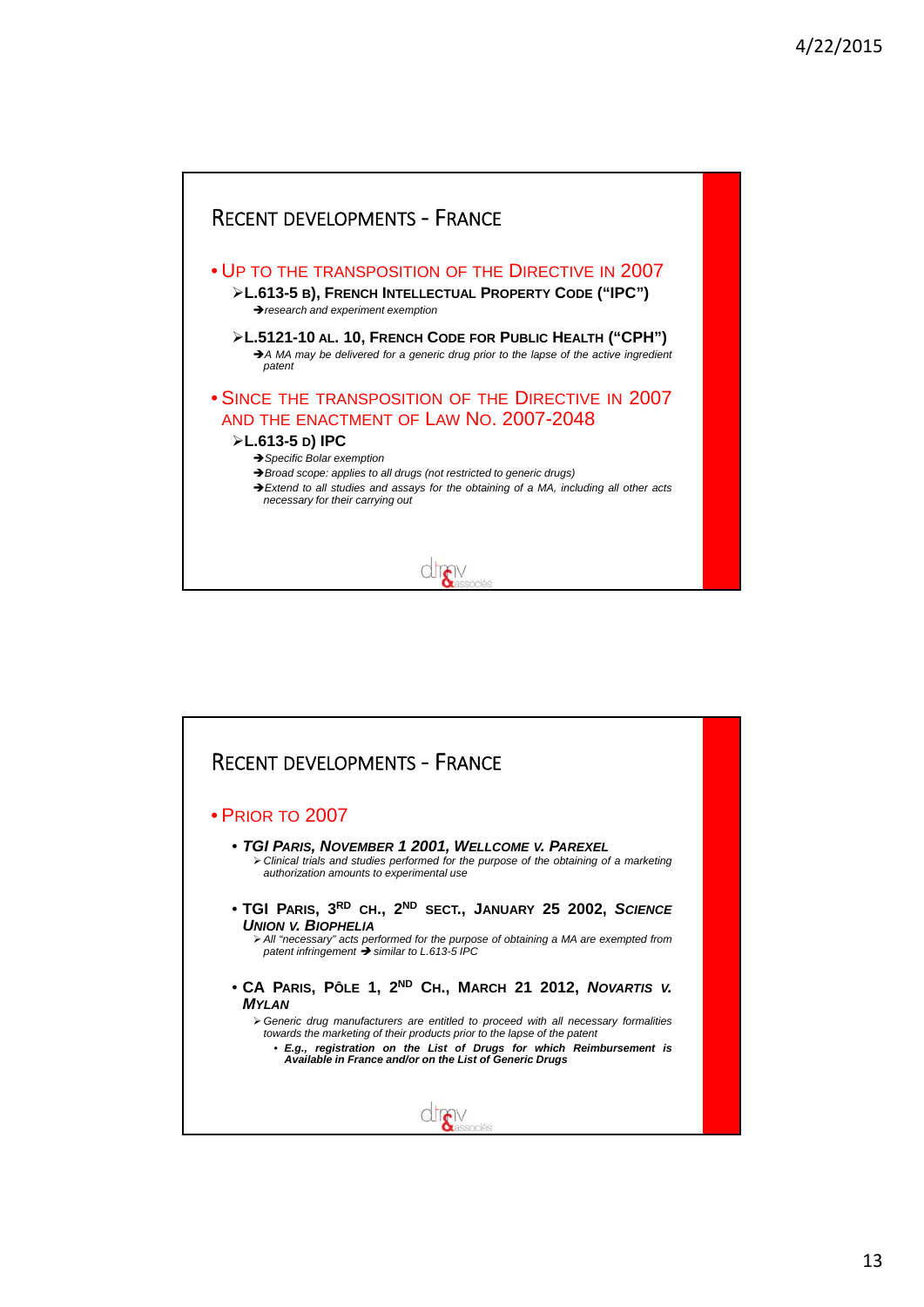

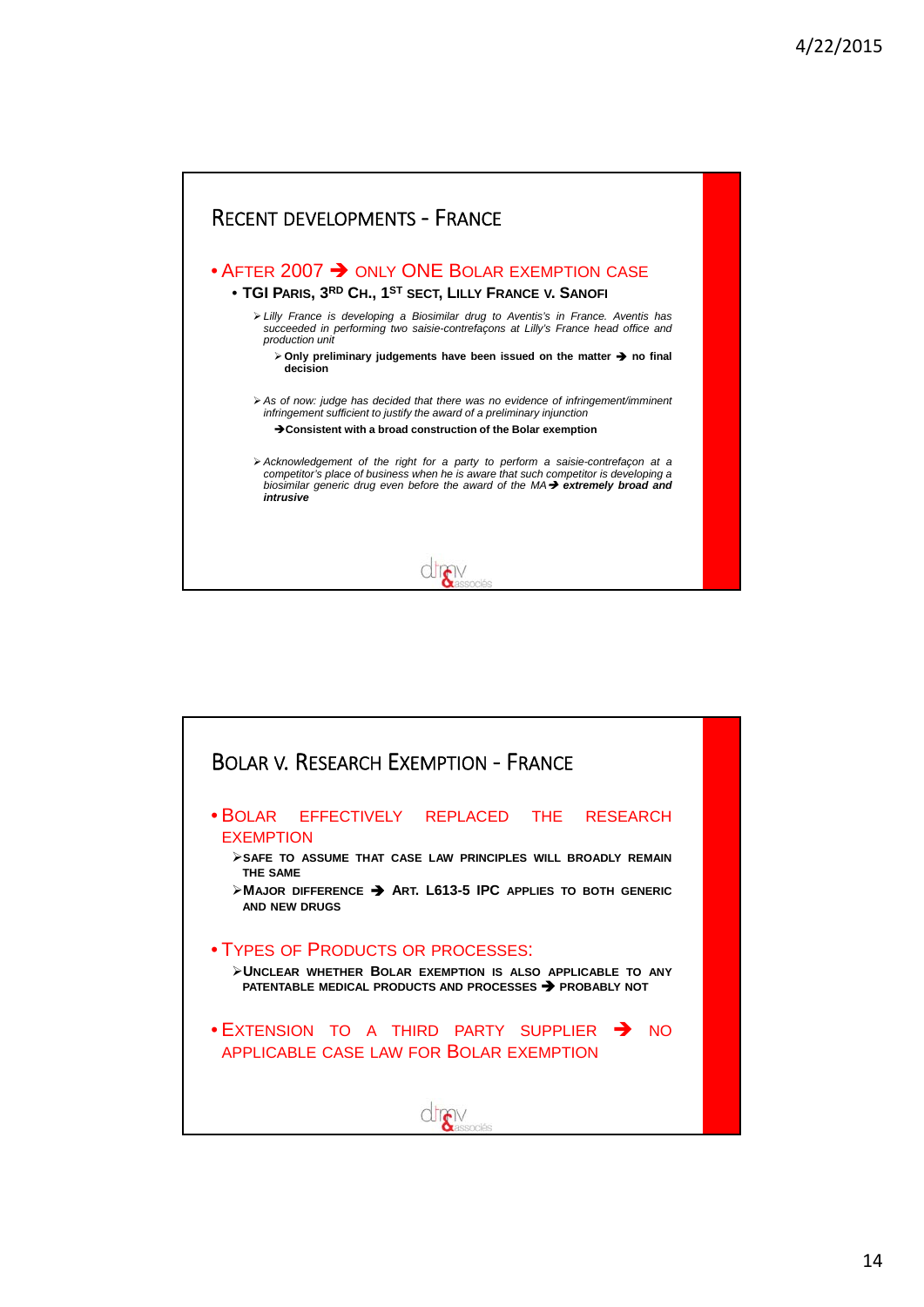

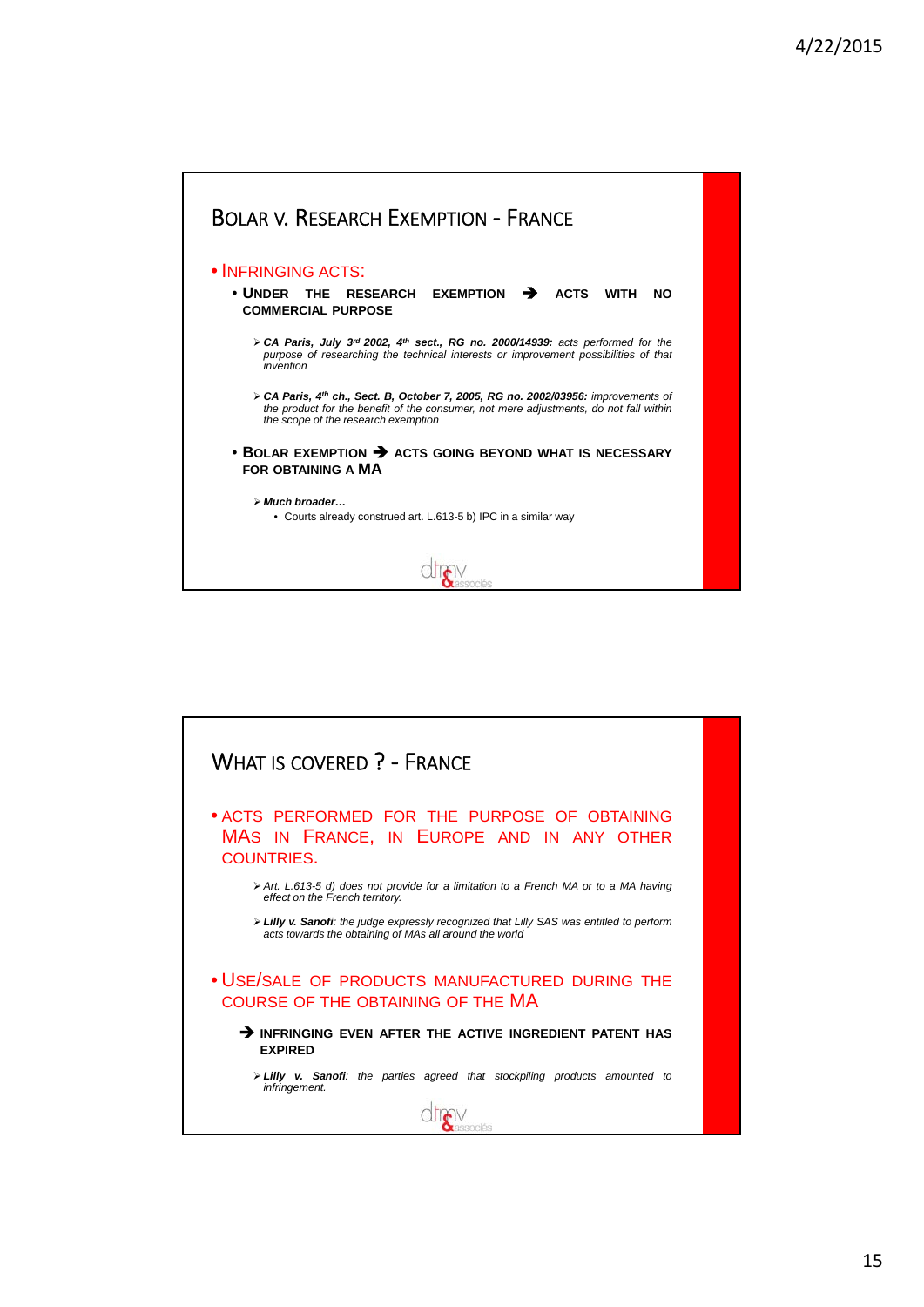

| Act                                                                                          | <b>Permitted under French law?</b>                                                                                              |
|----------------------------------------------------------------------------------------------|---------------------------------------------------------------------------------------------------------------------------------|
| Study to generate data for generic MA or health YES<br>technology assessment                 |                                                                                                                                 |
| Study to generate data for innovator MA or health YES<br>technology assessment               |                                                                                                                                 |
| Study comparing new drug to patented comparator                                              | YES, if necessary for the award of a MA (broad)<br>applicable for the research and<br><b>Also</b><br>experimental use exemption |
| Incidental use of a "research tool"                                                          | <b>UNCLEAR</b>                                                                                                                  |
| Third party manufacturer supplying product for use <b>UNCLEAR, probably not</b><br>in trials |                                                                                                                                 |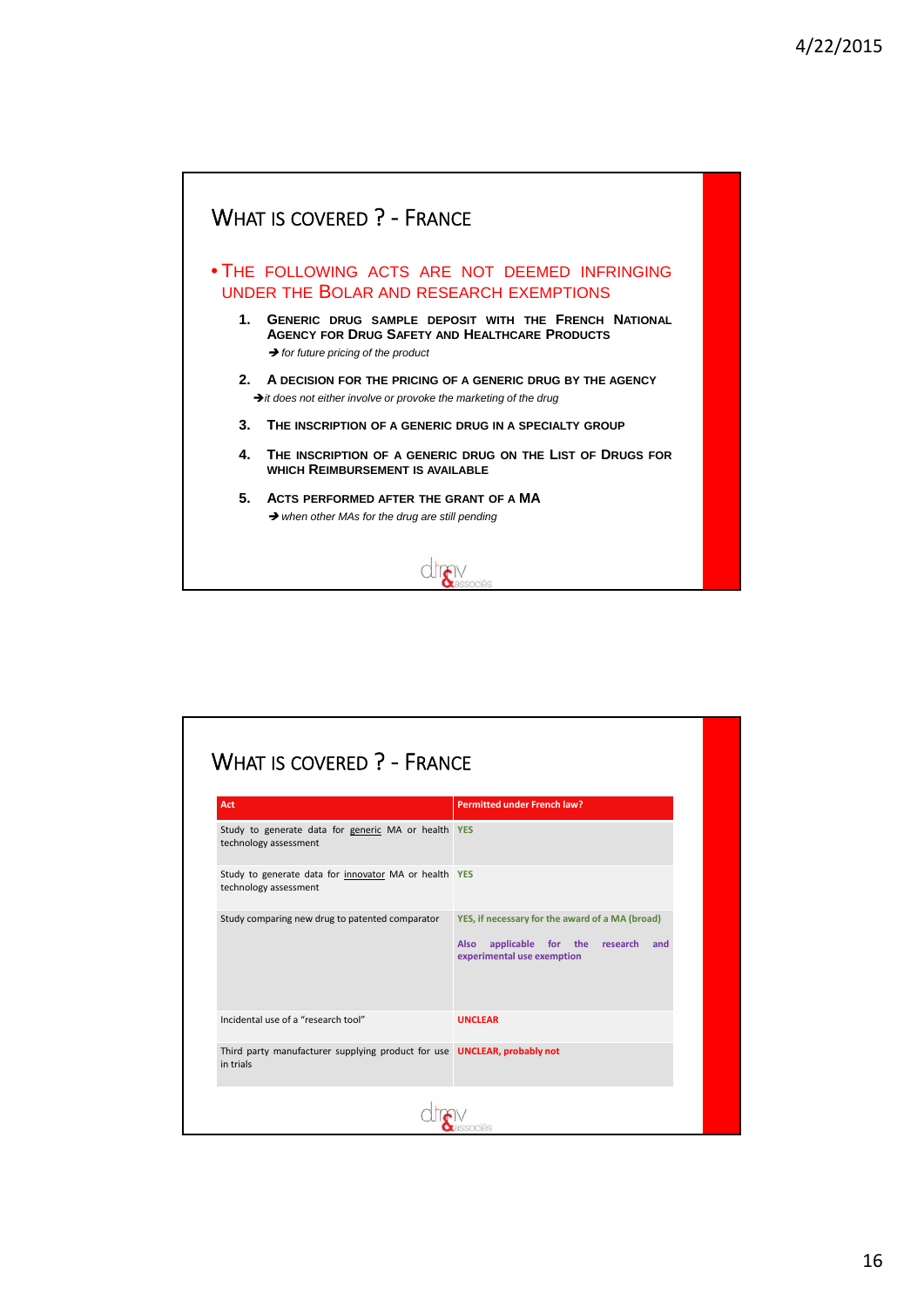

| Impact of the UPC                                                                                                                                                                                                                     |
|---------------------------------------------------------------------------------------------------------------------------------------------------------------------------------------------------------------------------------------|
| Type of Product or Process<br>generic medicinal product or improvement thereof<br>however "improvement" implies innovation so not only generics but products which derive from<br>✓<br>a "reference product"                          |
| Type of Registration<br>$\checkmark$ regulatory marketing approval within the EU                                                                                                                                                      |
| Type of Activity<br>Guidance from the CJEU will be needed<br>Astellas Pharma v. Polypharma in Poland: Supreme Court came to the opposite<br>conclusion $\rightarrow$ some EU judges construe narrowly the Bolar rule of the Directive |
| German case was dropped before CJEU could give ist own interpretation of the<br>FU directives on the Bolar rule                                                                                                                       |
| Trend towards broadening of the exemption scope as in the UK (cf. changes July<br>✓<br>2014)                                                                                                                                          |
| Influence of the national provisions on the research exemption of the UPCA<br>✓                                                                                                                                                       |
| www.hoganlovells.com<br>34                                                                                                                                                                                                            |